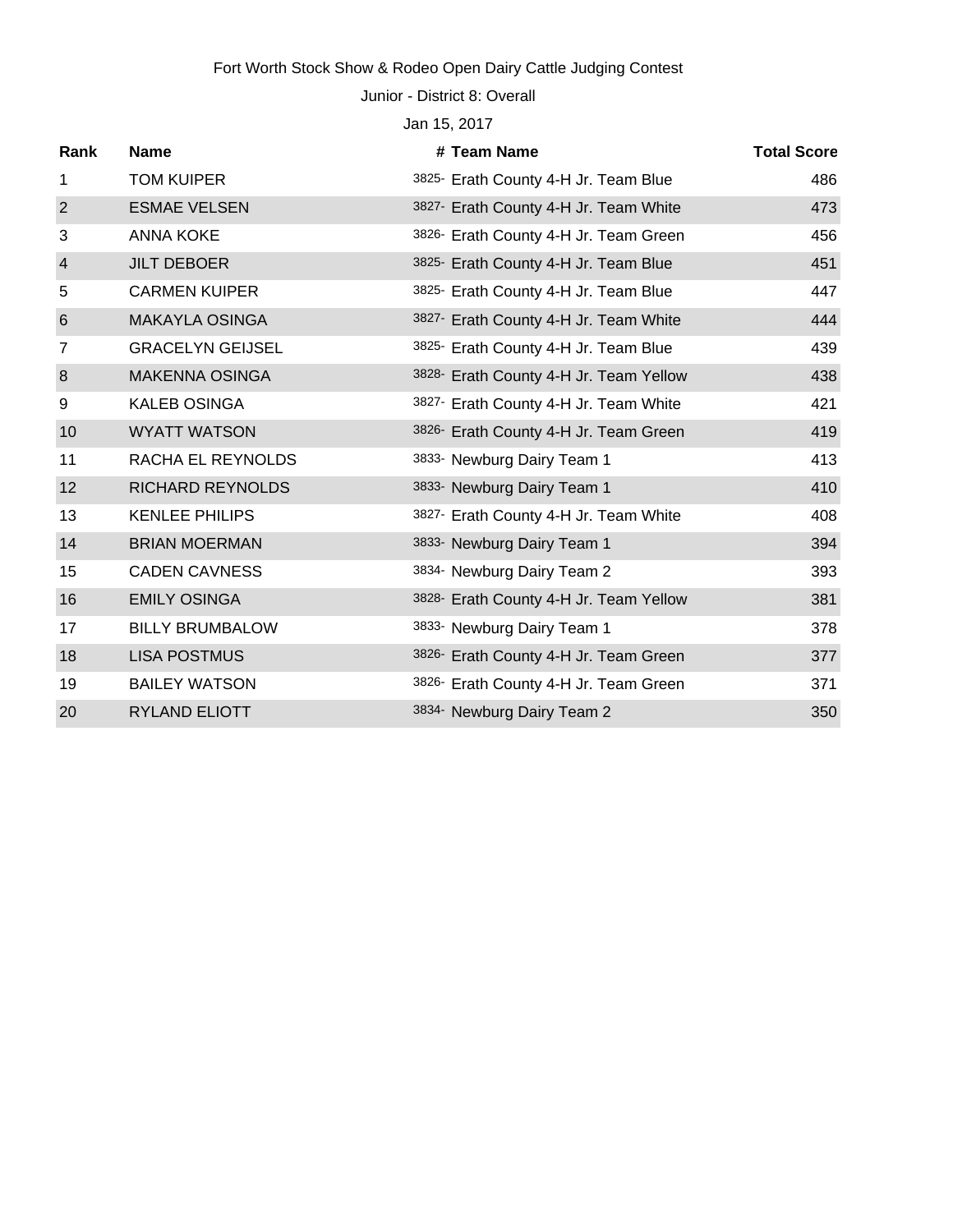### **Junior - District 8: Overall**

| Erath County 4-H Jr. Team Blue   |                         | Team Score: 1384 | Team Rank: 1 |
|----------------------------------|-------------------------|------------------|--------------|
| <b>GRACELYN GEIJSEL</b>          | $\overline{7}$          | 439              |              |
| <b>CARMEN KUIPER</b>             | 5                       | 447              |              |
| <b>JILT DEBOER</b>               | $\overline{\mathbf{4}}$ | 451              |              |
| <b>TOM KUIPER</b>                | $\mathbf{1}$            | 486              |              |
| Erath County 4-H Jr. Team White  |                         | Team Score: 1338 | Team Rank: 2 |
| <b>KENLEE PHILIPS</b>            | 13                      | 408              |              |
| <b>KALEB OSINGA</b>              | 9                       | 421              |              |
| <b>MAKAYLA OSINGA</b>            | 6                       | 444              |              |
| <b>ESMAE VELSEN</b>              | $\overline{2}$          | 473              |              |
| Erath County 4-H Jr. Team Green  |                         | Team Score: 1252 | Team Rank: 3 |
| <b>BAILEY WATSON</b>             | 19                      | 371              |              |
| <b>LISA POSTMUS</b>              | 18                      | 377              |              |
| <b>WYATT WATSON</b>              | 10                      | 419              |              |
| <b>ANNA KOKE</b>                 | $\overline{\mathbf{3}}$ | 456              |              |
| <b>Newburg Dairy Team 1</b>      |                         | Team Score: 1217 | Team Rank: 4 |
| <b>BILLY BRUMBALOW</b>           | 17                      | 378              |              |
| <b>BRIAN MOERMAN</b>             | 14                      | 394              |              |
| <b>RICHARD REYNOLDS</b>          | 12                      | 410              |              |
| RACHA EL REYNOLDS                | 11                      | 413              |              |
| Erath County 4-H Jr. Team Yellow |                         | Team Score: 819  | Team Rank: 5 |
| <b>EMILY OSINGA</b>              | 16                      | 381              |              |
| <b>MAKENNA OSINGA</b>            | 8                       | 438              |              |
| <b>Newburg Dairy Team 2</b>      |                         | Team Score: 743  | Team Rank: 6 |
| <b>RYLAND ELIOTT</b>             | 20                      | 350              |              |
| <b>CADEN CAVNESS</b>             | 15                      | 393              |              |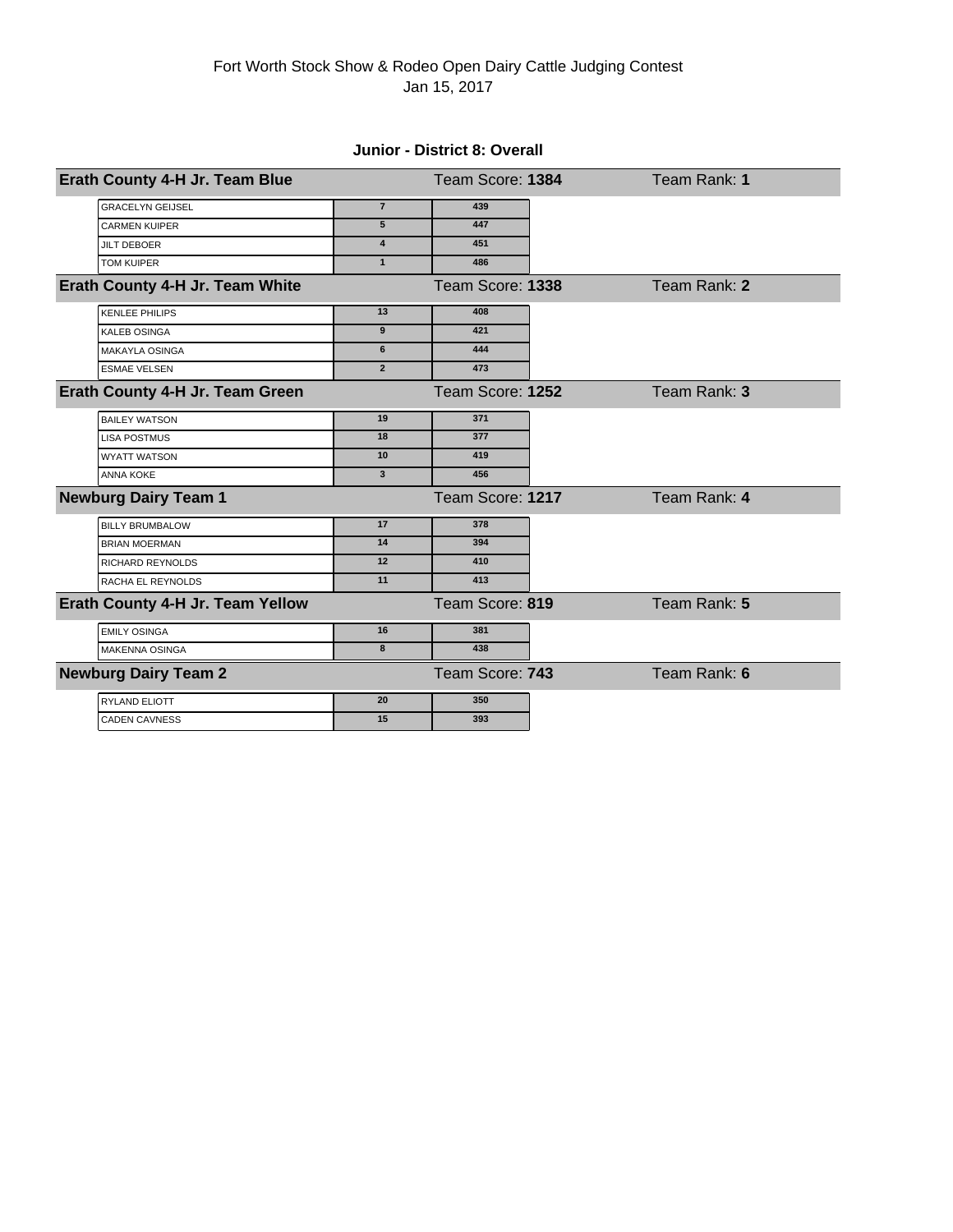# Fort Worth Stock Show & Rodeo Open Dairy Cattle Judging Contest

Seniors - District 8: Overall

Jan 15, 2017

| Rank            | <b>Name</b>                | # Team Name                           | <b>Total Score</b> |
|-----------------|----------------------------|---------------------------------------|--------------------|
| 1               | <b>ALYSON PHILIPS</b>      | 1857- Erath County 4-H Sr. Team Green | 523                |
| $\overline{2}$  | <b>ILSE DEBOER</b>         | 1858- Erath County 4-H Sr. Team White | 504                |
| 3               | NICOLE KOKE                | 1858- Erath County 4-H Sr. Team White | 484                |
| $\overline{4}$  | <b>ANNA CARLOCK</b>        | 1865- Johnson County 4-H              | 483                |
| 5               | <b>RACHEL WHITE</b>        | 1865- Johnson County 4-H              | 474                |
| $6\phantom{1}6$ | <b>BRIGG HAWKINS</b>       | 1865- Johnson County 4-H              | 468                |
| 7               | <b>FRANK MOERMAN</b>       | 2051- Comanche FFA                    | 443                |
| 8               | <b>BILLY SCHELLER</b>      | 2051- Comanche FFA                    | 435                |
| 9               | <b>NATALIE KOKE</b>        | 1858- Erath County 4-H Sr. Team White | 431                |
| 10              | <b>MARY MOERMAN</b>        | 2051- Comanche FFA                    | 426                |
| 11              | <b>MASON LACKEY</b>        | 1865- Johnson County 4-H              | 425                |
| 12              | <b>KELSEY DELAHOUSSAYE</b> | 1089- Williamson County 4-H           | 423                |
| 13              | <b>COLTON PRICE</b>        | 1858- Erath County 4-H Sr. Team White | 416                |
| 14              | <b>GRAYSON STEPP</b>       | 1089-0 Williamson County 4-H          | 409                |
| 15              | <b>WYATT WELCH</b>         | 2051- Comanche FFA                    | 408                |
| 16              | <b>FRANCES TERBAY</b>      | 1089- Williamson County 4-H           | 344                |